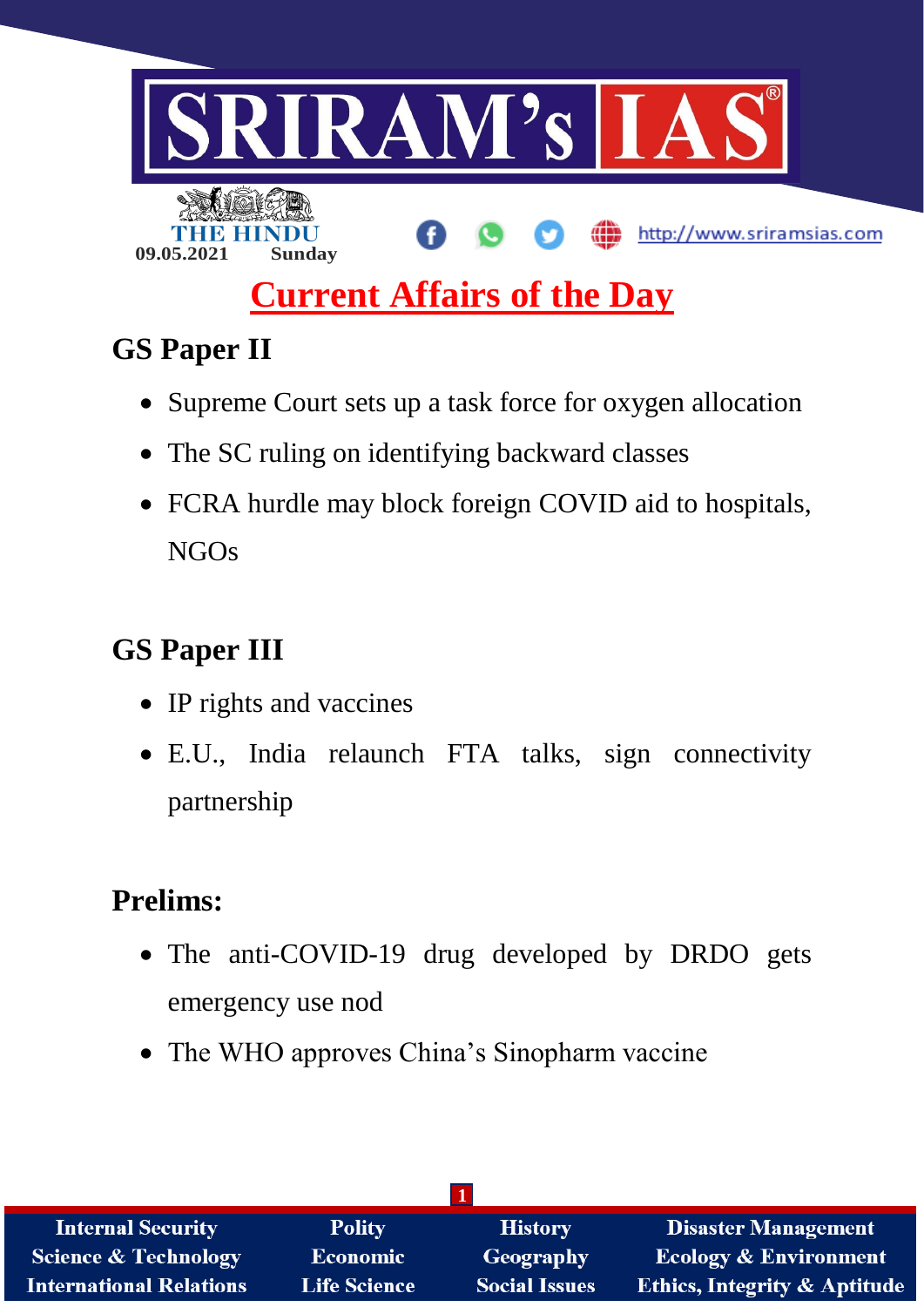

The Supreme Court has constituted a 12-member National Task Force to streamline and ensure the "effective and transparent" allocation of liquid medical oxygen on a "scientific, rational and equitable basis" to the States and the Union Territories fighting COVID-19.

## **Highlights:**

- 1. The top court had expressed its dissatisfaction at the Centre's earlier "oxygenfor-bed" formula. A Bench, led by Justice D.Y. Chandrachud, in a 24-page order released on Saturday, said the formula should be scrapped and the problem of allocation of oxygen required to be looked into afresh.
- 2. The court said the decision-makers should go beyond cobbling together ad hoc solutions based on present problems.

## **The SC ruling on identifying backward classes**

#### **The story so far:**

- 1. In the judgment that declared the Maratha reservation unconstitutional, a Constitution Bench of the Supreme Court dealt with another issue.
- 2. By a 3:2 majority, it ruled that after the passage of the 102nd Constitution Amendment Act in 2018, the States do not have any power to identify 'socially and educationally backwards' (SEBC) classes.
- 3. The Union government argued that it was never its intention to deprive State governments of their power to identify SEBCs, but the Court interpreted the bare text of the Amendment to the effect that only the President can publish a list of backward classes in relation to each State and that only Parliament can make inclusions or exclusions in it.

#### **What does the 102nd Amendment say?**

1. The Amendment established a National Commission for Backward Classes by adding Article 338B to the Constitution. The five-member commission was tasked with monitoring safeguards provided for socially and educationally backward classes, giving advice on their socio-economic development, inquiring into complaints and making recommendations, among other functions.

| <b>Internal Security</b>        | <b>Polity</b>       | <b>History</b>       | <b>Disaster Management</b>              |
|---------------------------------|---------------------|----------------------|-----------------------------------------|
| <b>Science &amp; Technology</b> | <b>Economic</b>     | Geography            | <b>Ecology &amp; Environment</b>        |
| <b>International Relations</b>  | <b>Life Science</b> | <b>Social Issues</b> | <b>Ethics, Integrity &amp; Aptitude</b> |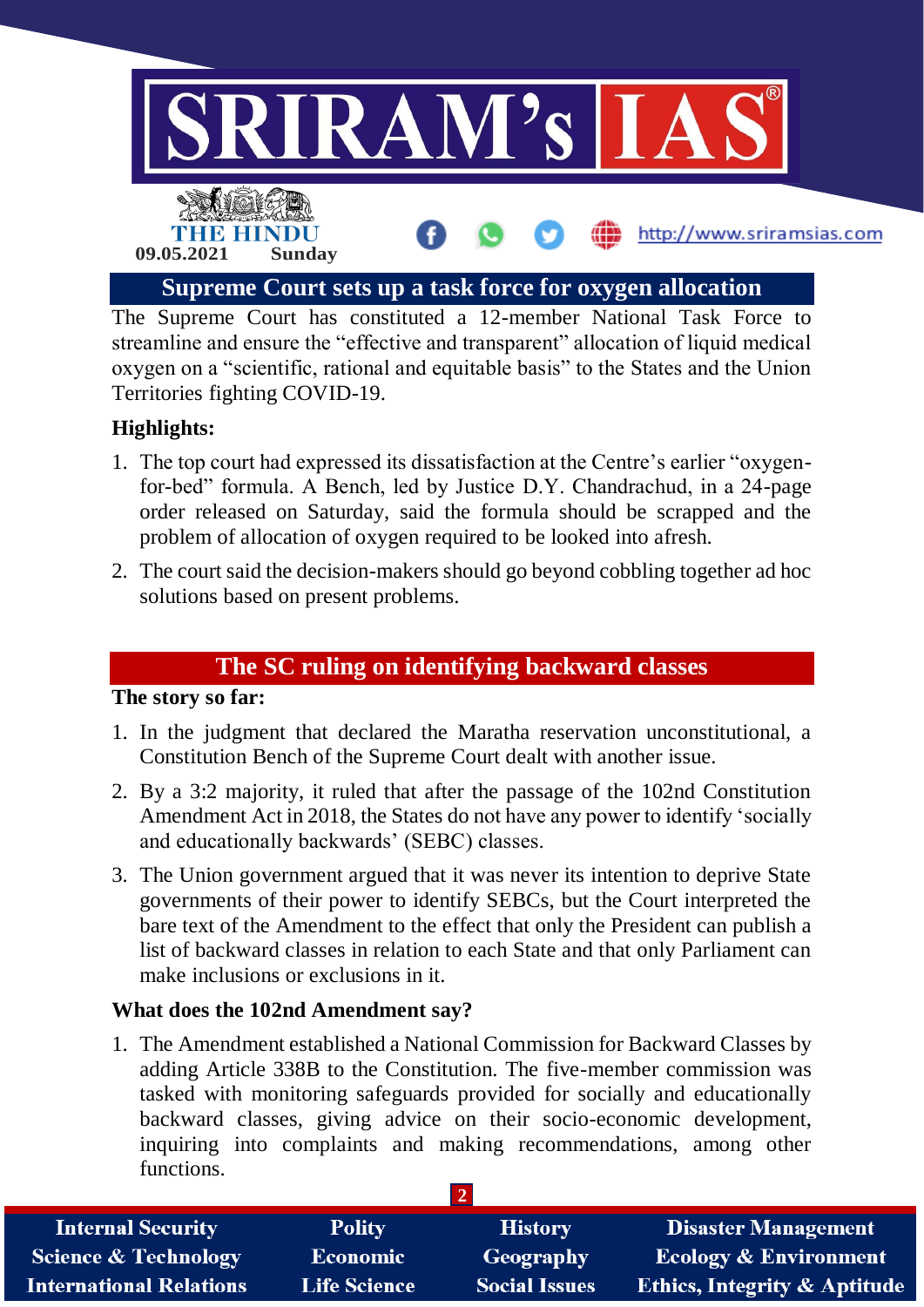

- 2. Significantly, it was laid down that the Centre and the States shall consult the Commission on all policy matters concerning the SEBCs.
- 3. The Amendment also added Article 342A, under which the President shall notify a list of SEBCs in relation to each State and Union Territory, in consultation with Governors of the respective States.
- 4. Once this 'Central List' is notified, only Parliament could make inclusions or exclusions in the list by law. This provision is drafted in exactly the same word as the one concerning the lists of Scheduled Castes and Scheduled Tribes.
- 5. Further, a definition of 'SEBCs' was added to the Constitution 'SEBC' means "such backward classes as are so deemed under Article 342A for the purposes of this Constitution".

#### **Why did this Amendment come up for judicial interpretation?**

- 1. The reservation for the Maratha community was challenged in the Bombay High Court on various grounds. One of the grounds was that the Act creating the Maratha quota through a new category called 'SEBC' was unconstitutional because, after the introduction of the 102nd Amendment, the State legislature had no power to identify any new backward class.
- 2. Separately, a writ petition was also filed in the Supreme Court questioning the validity of the Amendment as it violated the federal structure and deprived the States of their powers. In this context, the court had to examine the validity of the Amendment.

#### **What next?**

- 1. The Supreme Court has directed the Centre to notify the list of SEBCs for each State and Union territory, and until it is done, the present State Lists may continue to be in use.
- 2. The Centre may either comply with this or seek to further amend the Constitution to clarify the position that the 102nd Amendment was not intended to denude the States of their power to identify SEBCs.

| <b>Internal Security</b>        | <b>Polity</b>       | <b>History</b>       | <b>Disaster Management</b>              |  |
|---------------------------------|---------------------|----------------------|-----------------------------------------|--|
| <b>Science &amp; Technology</b> | <b>Economic</b>     | Geography            | <b>Ecology &amp; Environment</b>        |  |
| <b>International Relations</b>  | <b>Life Science</b> | <b>Social Issues</b> | <b>Ethics, Integrity &amp; Aptitude</b> |  |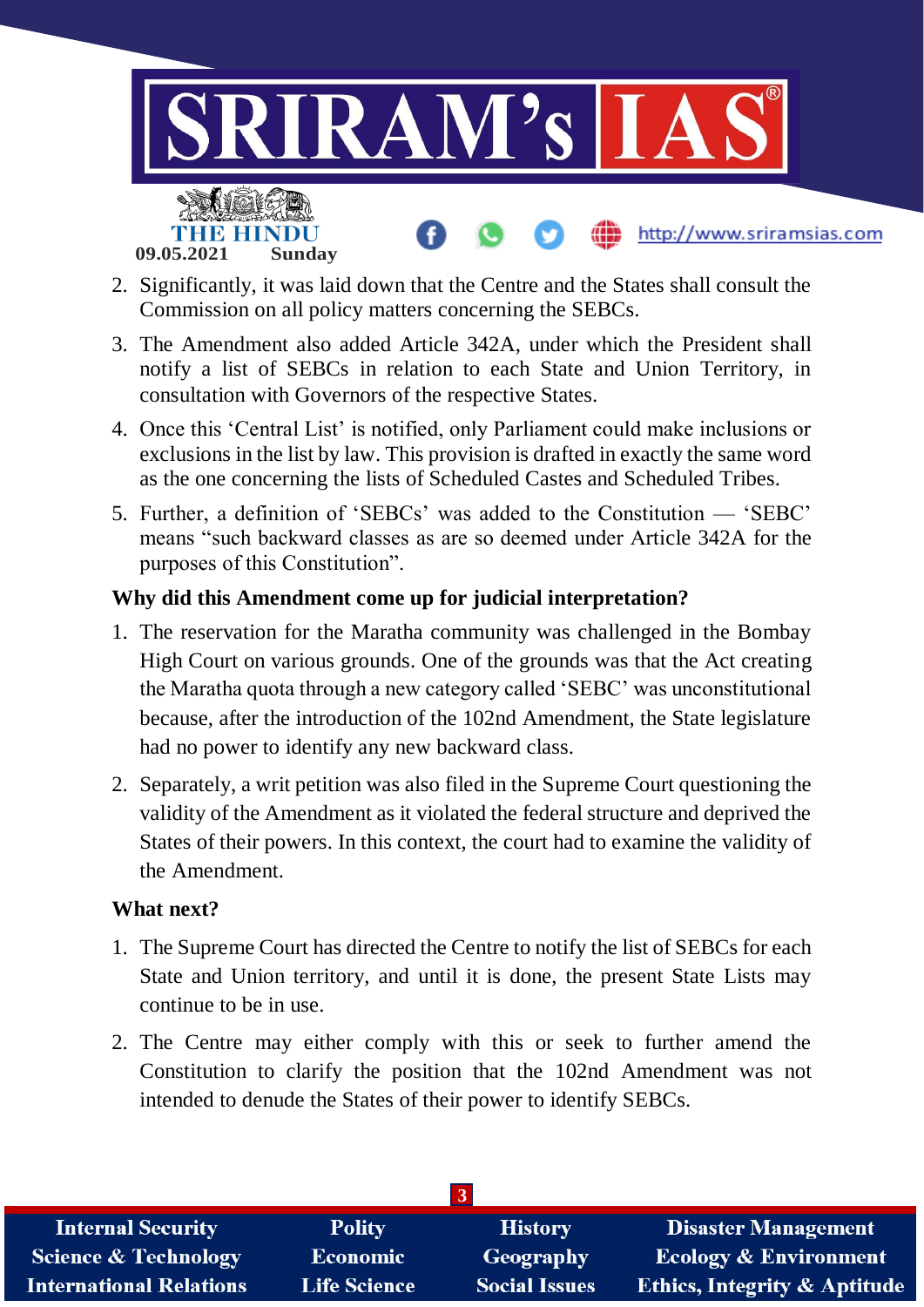

**Hitting a hurdle:** Hospitals and trusts must have FCRA registration to be eligible for foreign donations. Govt. can grant an exemption for medical donations, experts suggest.

### **Highlights:**

- 1. Indian entities, including hospitals and charitable trusts, hoping to receive COVID-19 relief material from overseas individual donors or donor agencies, could be in trouble, unless they are registered under the Foreign Contribution Regulation Act (FCRA) with a stated objective involving the provision of medical care.
- 2. The government permitted imports without GST levies for pandemic relief material donated from abroad for free distribution in the country, delegating States to certify the entities that will receive such imports.
- 3. However, no exemption has been granted from the FCRA law that requires any domestic entity receiving foreign material or cash donations to have requisite approvals from the Ministry of Home Affairs.
- 4. Sources said this ambiguity and the prospect of facing prosecution under the FCRA Act's strict provisions are jeopardising some large donors' plans to buy equipment like oxygen plants and concentrators for Indian hospitals and smaller charities and informal groups of persons working in rural areas with weaker health infrastructure.
- 5. As FCRA approvals take a lot of time, the government needs to urgently grant an exemption for all such donations.

## **IP rights and vaccines**

#### **The story so far:**

- 1. Breaking with a long-held position, the U.S. announced that the Biden administration would support waiving trade-related aspects of intellectual property rights (TRIPS) for the production of COVID-19 vaccines.
- 2. The news was welcomed by liberal activists and some global leaders, given that the United States was until now a major World Trade Organization (WTO) member blocking such a proposal, framed by India and South Africa.

| <b>Internal Security</b>        | <b>Polity</b>       | <b>History</b>       | <b>Disaster Management</b>              |
|---------------------------------|---------------------|----------------------|-----------------------------------------|
| <b>Science &amp; Technology</b> | <b>Economic</b>     | Geography            | <b>Ecology &amp; Environment</b>        |
| <b>International Relations</b>  | <b>Life Science</b> | <b>Social Issues</b> | <b>Ethics, Integrity &amp; Aptitude</b> |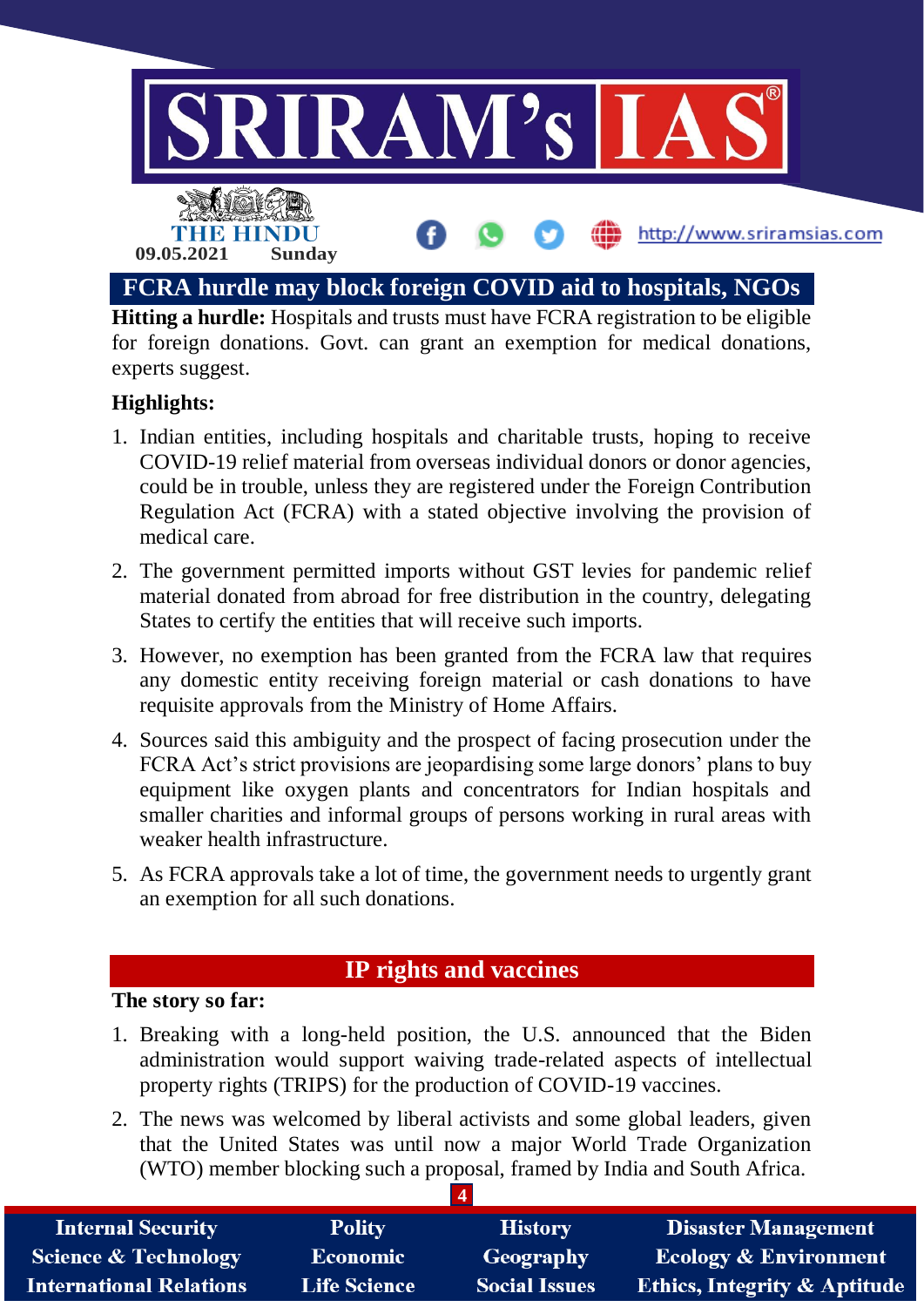

- 3. The proposal, if passed by the WTO with the support of the European Union (EU), could dramatically alter how pharmaceutical companies worldwide access proprietary trade know-how for the production of leading vaccines.
- 4. However, questions remain regarding whether the easing of TRIPS rules for COVID-19 vaccines will lead to a greater supply of efficacious vaccines in countries where they are the most needed, or if less circuitous options to boost supply are more relevant in the present scenario.

What is the argument in favour of relaxing TRIPS rules?

- 1. The broader context for emergency action aimed at rapidly increasing vaccine availability across the world is the sharp surge in COVID-19 cases in India and Brazil.
- 2. Global concern also stems from the risk that the Indian variant, believed to be driving the second wave of devastating intensity in the country, could potentially fuel second or third waves across the world, causing a setback to the progress made in controlling transmission across the U.S. and EU.
- 3. Additionally, Brazil and South African variants still pose a threat in some pockets. Across many affected nations, vaccine availability has emerged as a bottleneck impeding progress.

Can a waiver resolve the vaccine shortage?

- 1. This is a complex question to which there is, so far, no clear answer. On the one hand, it is undeniable that intellectual property rights are a part of the problem of worldwide vaccine shortages — the logic of a wider production base globally leading to an exponential increase in vaccine production is undeniable. However, several caveats remain.
- 2. First, there may be serious issues associated with manufacturing vaccines, for example, with those based on messenger RNA (mRNA) technology, if there is just an easing of the associated intellectual property rights rules but no further support to generic pharmaceutical firms in countries such as India and South Africa.
- 3. This is because a "tech transfer" is also needed for the latter to actually commence production, especially for mRNA vaccines, including the ones produced by Moderna and Pfizer along with BioNTech.

| <b>Internal Security</b>        | <b>Polity</b>       | <b>History</b>       | <b>Disaster Management</b>              |  |
|---------------------------------|---------------------|----------------------|-----------------------------------------|--|
| <b>Science &amp; Technology</b> | <b>Economic</b>     | Geography            | <b>Ecology &amp; Environment</b>        |  |
| <b>International Relations</b>  | <b>Life Science</b> | <b>Social Issues</b> | <b>Ethics, Integrity &amp; Aptitude</b> |  |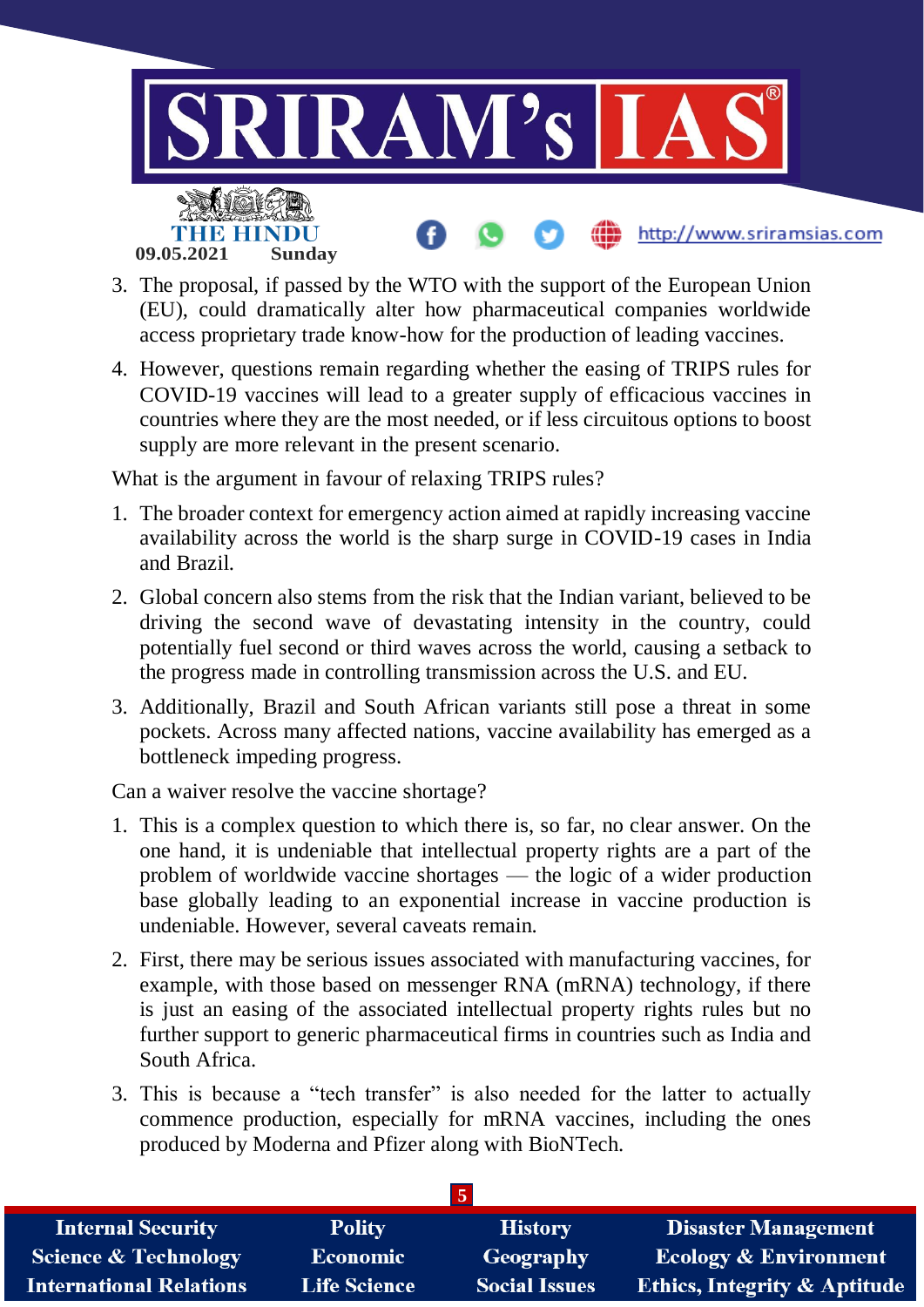

- 4. To illustrate, Pfizer has pointed out that its vaccine requires the use of 280 components from 86 suppliers and highly specialised manufacturing equipment.
- 5. Second, there is a strong likelihood that it will take a considerable amount of time, even several years, for generic producers' plants to become operational at optimal capacity.
- 6. This raises the question of whether today's vaccines would even be relevant at that point in time, especially if new variants prove resistant to vaccine formulations currently available.
- 7. Finally, there is the classic counter-argument to calls for patent relaxations, that such policies could discourage pharmaceutical companies from investing in producing next-generation vaccines.
- 8. Though many, including Mr Biden, have argued that humanitarian need trumps the profit motive during a pandemic, the decision to waive all TRIPS rules should be preceded by a rigorous analysis of the effects such a policy would have on biotechnology sector and global supply chains for its products.

#### **What actions are likely?**

- 1. No significant steps forward will be possible until other major member nations of the WTO sign on, including the EU.
- 2. The speed of potential action will also be dampened by the fact that in parallel to the waivers, a transfer of personnel, raw materials and equipment to developing nations will be necessary.
- 3. However, there is another possibility: Mr Biden may either intend to release more of the existing U.S. vaccine stockpile to other countries to meet emergency needs and seek the cooperation of pharmaceutical companies in that mission.

Either way, it would be unwise for countries like India to rely on this initiative for an increase in vaccine supply.

| <b>Internal Security</b>        | <b>Polity</b>       | <b>History</b>       | <b>Disaster Management</b>              |  |
|---------------------------------|---------------------|----------------------|-----------------------------------------|--|
| <b>Science &amp; Technology</b> | <b>Economic</b>     | Geography            | <b>Ecology &amp; Environment</b>        |  |
| <b>International Relations</b>  | <b>Life Science</b> | <b>Social Issues</b> | <b>Ethics, Integrity &amp; Aptitude</b> |  |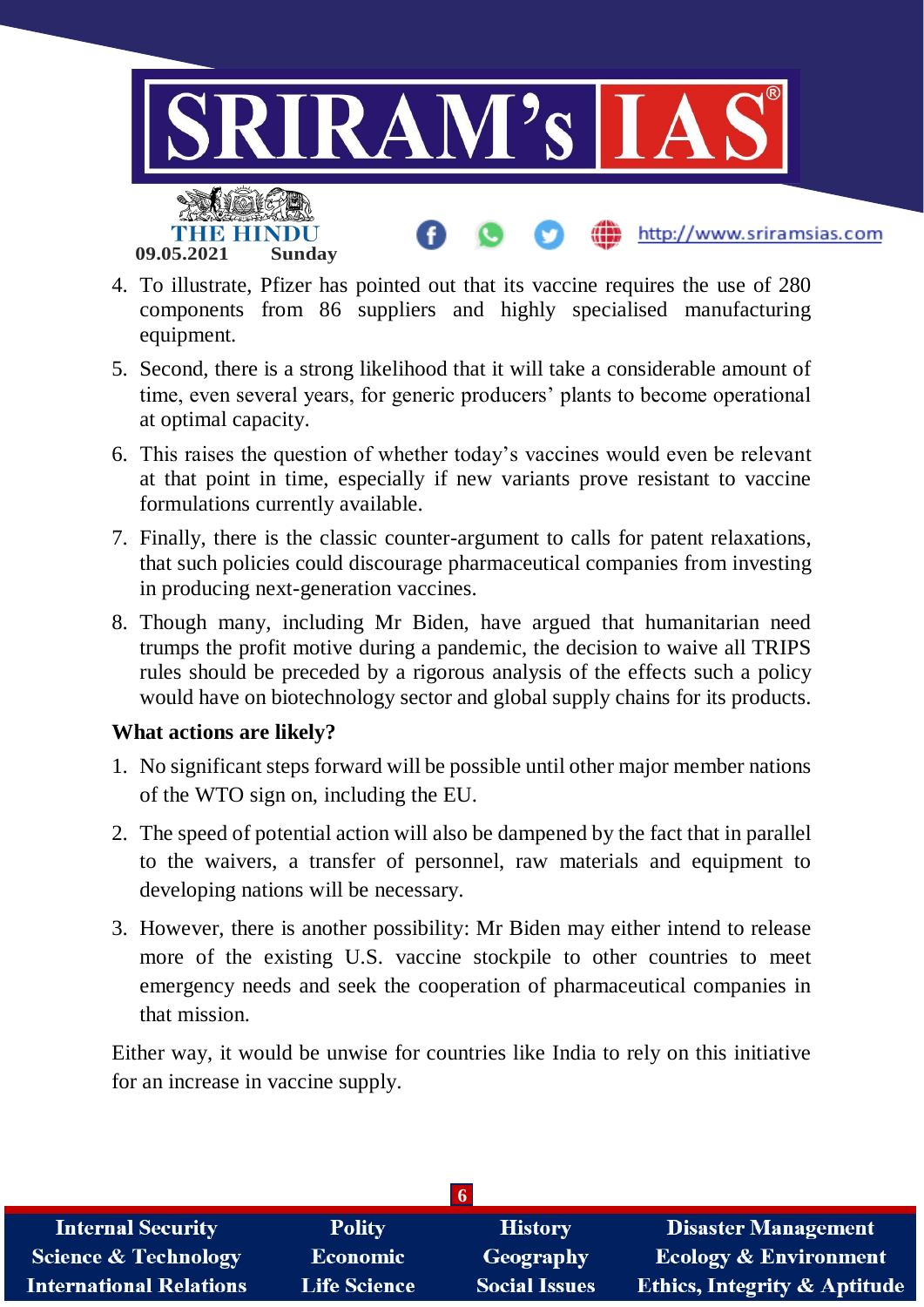

India and the European Union agreed on Saturday to relaunch free trade negotiations by resuming talks that were suspended in 2013 for the Bilateral Trade and Investment Agreement (BTIA).

## **Highlights:**

- 1. The E.U.-India leaders meeting also discussed COVID recovery plans and vaccine cooperation, adopted a Connectivity Partnership document outlining plans to cooperate on digital and infrastructure projects, and signed the contract for the Pune Metro rail project.
- 2. However, India failed to secure the support of the European leaders for its proposal at the World Trade Organisation at the meeting for patent waivers for the COVID vaccine, and government officials said they hoped to see the E.U. continue to debate the issue.
- 3. The joint statement issued after the meeting said India and the E.U. agreed to launch negotiations for a "stand-alone" investment protection agreement and a separate agreement on "geographical indications" pertaining to intellectual property rights.

### **The Bilateral Trade and Investment Agreement (BTIA)**

- 1. The talks had run into trouble over market access issues, and tariffs by India on products like wine, dairy and automotive parts, as well as E.U. resistance over visas for Indian professionals.
- 2. In addition, the Modi government's decision to scrap all Bilateral Investment Treaties (BITs) in 2015 posed hurdles for new E.U. investments in India.
- 3. The India-E.U. connectivity partnership signed also committed the two sides to work together on digital, energy, transport, people to people connectivity that was "transparent, viable, inclusive, sustainable, comprehensive, with a rules-based approach".

The partnership is seen as a response to China's Belt and Road Initiative and comes as the E.U.'s negotiations with China on their Comprehensive Agreement on Investment (CAI) have run into trouble.

| <b>Internal Security</b>        | <b>Polity</b>       | <b>History</b>       | <b>Disaster Management</b>              |
|---------------------------------|---------------------|----------------------|-----------------------------------------|
| <b>Science &amp; Technology</b> | <b>Economic</b>     | Geography            | <b>Ecology &amp; Environment</b>        |
| <b>International Relations</b>  | <b>Life Science</b> | <b>Social Issues</b> | <b>Ethics, Integrity &amp; Aptitude</b> |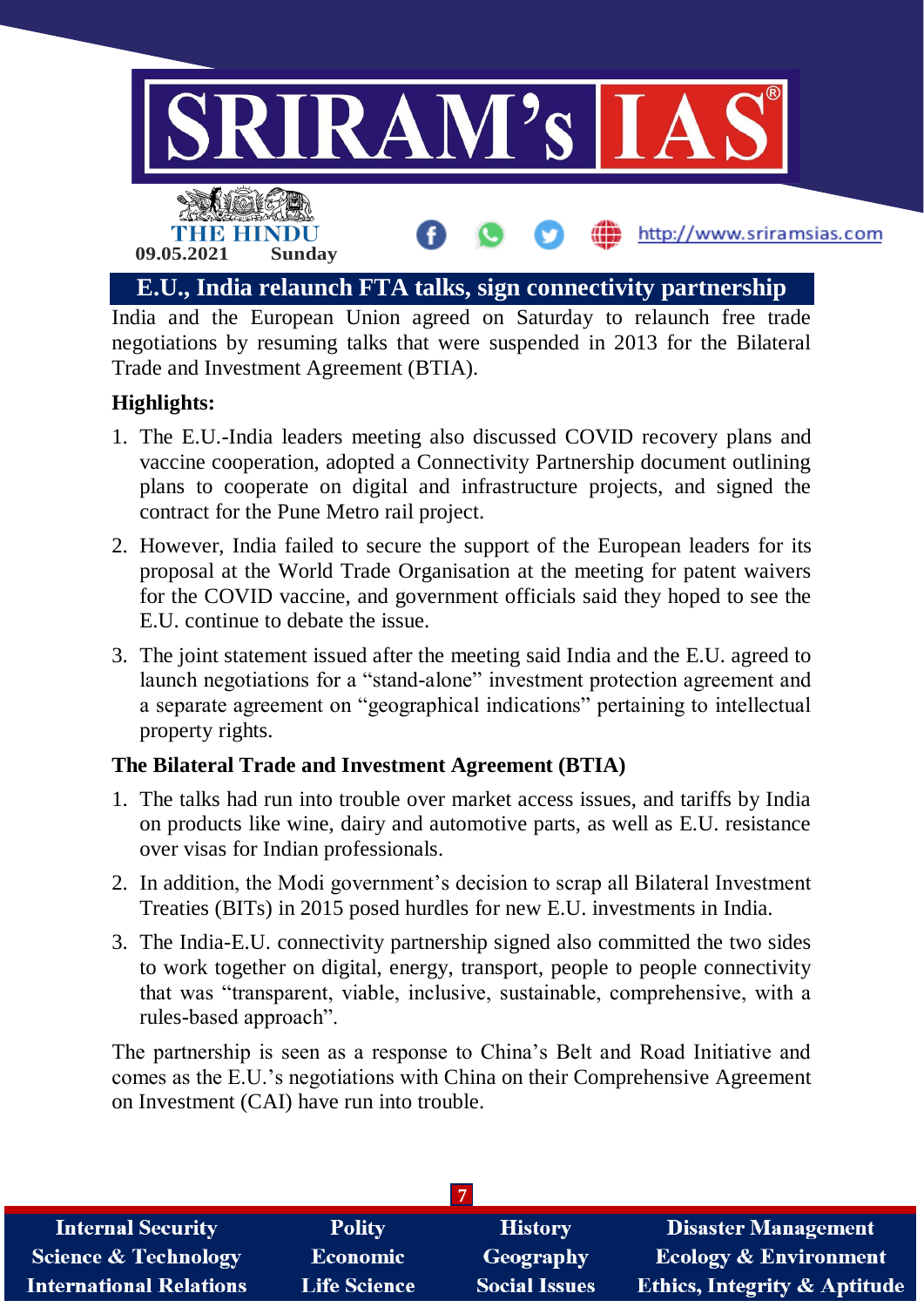



**09.05.2021 Sunday**

http://www.sriramsias.com

**The anti-COVID-19 drug developed by DRDO gets emergency** 

**use nod**

The Drugs Controller General of India (DCGI) has granted permission for emergency use of an anti-COVID-19 therapeutic application of the drug 2-deoxy-Dglucose (2-DG), developed by the Institute of Nuclear Medicine and Allied Sciences (INMAS), a





in

form in sachets, which is

taken orally by

dissolving it in

water

powder

It accumulates in the virus infected cells and prevents their growth by stopping viral synthesis and energy production. Its selective accumulation in virally

infected cells makes this drug unique



Clinical trials have shown that this molecule helps in faster recovery of hospitalised patients and reduces their dependence on oxygen

lab of the Defence Research and Development Organisation (DRDO), in collaboration with Dr Reddy's Laboratories, Hyderabad.

# **Highlights:**

- 1. The Ministry of Defence said that as per the order, emergency use of this drug as an adjunct therapy in moderate to severe COVID-19 patients is permitted. It added that being a generic molecule and analogue of glucose, it can be easily produced and made available in plenty in the country.
- 2. The drug comes in powder form in sachets and is taken orally by dissolving it in water. It accumulates in the virus-infected cells and prevents their growth by stopping viral synthesis and energy production. Its selective accumulation in virally infected cells makes this drug unique.
- 3. Clinical trial results have shown that this molecule helps in faster recovery of hospitalised patients and reduces supplemental oxygen dependence, noted the release.
- 4. It further said that a higher proportion of patients treated with 2-DG showed RT-PCR negative conversion in COVID-19 patients.

| <b>Internal Security</b>        | <b>Polity</b>       | <b>History</b>       | <b>Disaster Management</b>              |  |
|---------------------------------|---------------------|----------------------|-----------------------------------------|--|
| <b>Science &amp; Technology</b> | <b>Economic</b>     | Geography            | <b>Ecology &amp; Environment</b>        |  |
| <b>International Relations</b>  | <b>Life Science</b> | <b>Social Issues</b> | <b>Ethics, Integrity &amp; Aptitude</b> |  |